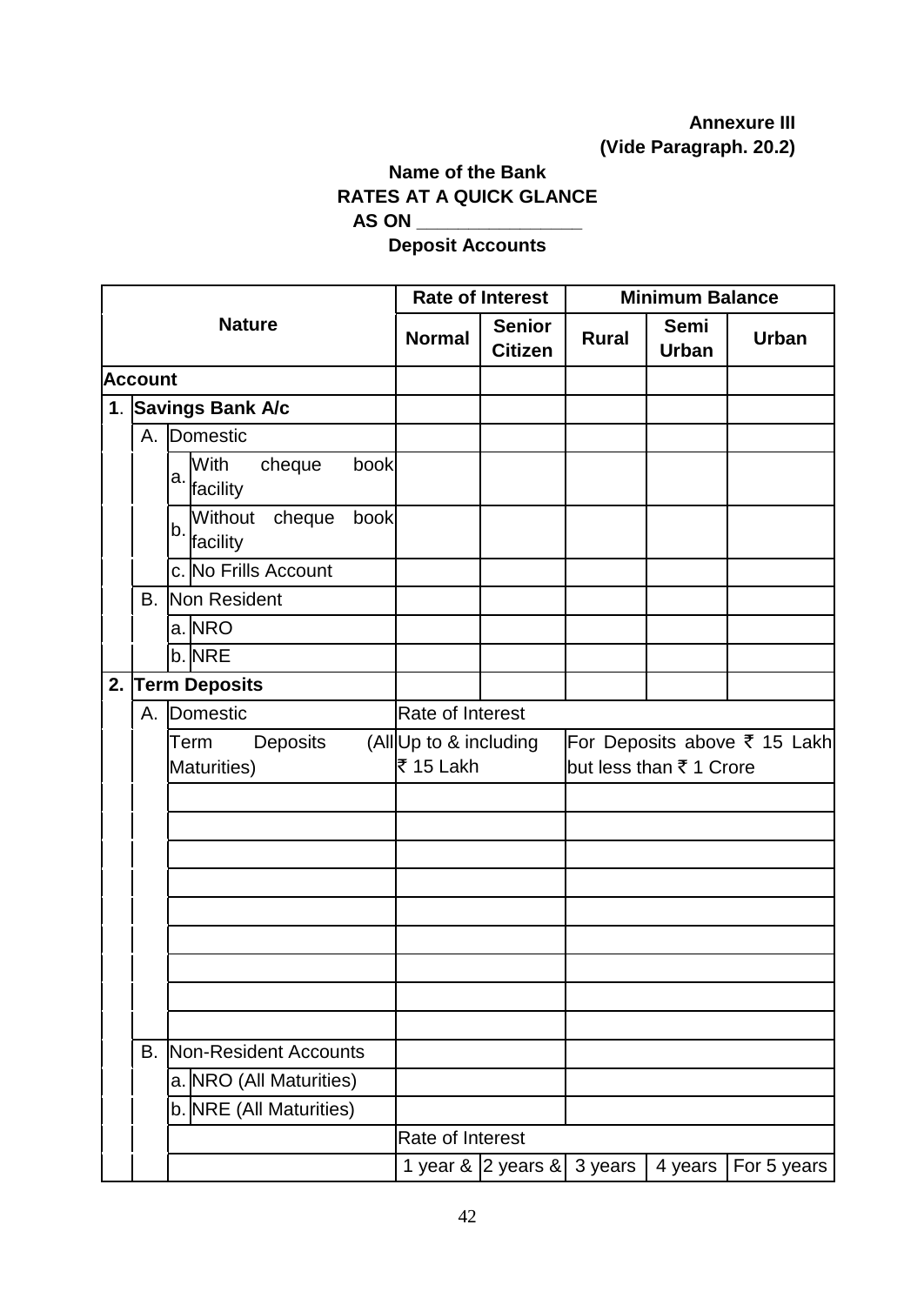|                                                    |                  |                                    |                         | above<br>but < 2<br>years                       | above<br>but < 3<br>years |       | & above<br>but < 4<br>years |  | & above<br>but < 5<br>years         | (Maximum) |  |
|----------------------------------------------------|------------------|------------------------------------|-------------------------|-------------------------------------------------|---------------------------|-------|-----------------------------|--|-------------------------------------|-----------|--|
|                                                    |                  | $c.$ FCNR(B)                       |                         |                                                 |                           |       |                             |  |                                     |           |  |
|                                                    |                  | i) USD                             |                         |                                                 |                           |       |                             |  |                                     |           |  |
|                                                    |                  | ii) GBP                            |                         |                                                 |                           |       |                             |  |                                     |           |  |
|                                                    |                  | iii)EUR                            |                         |                                                 |                           |       |                             |  |                                     |           |  |
|                                                    |                  | iv) CAD                            |                         |                                                 |                           |       |                             |  |                                     |           |  |
|                                                    |                  | v) AUD                             |                         |                                                 |                           |       |                             |  |                                     |           |  |
|                                                    |                  |                                    |                         | Loans                                           |                           |       |                             |  |                                     |           |  |
|                                                    |                  | Loans                              | <b>Rate of Interest</b> |                                                 |                           |       |                             |  | <b>Processing</b><br><b>Charges</b> |           |  |
|                                                    |                  | 1. Housing Loan                    |                         | More than                                       |                           | Above |                             |  |                                     |           |  |
|                                                    |                  |                                    |                         | Up to ₹ _   ₹ _ lakh   ₹ _ lakh<br>Above        |                           |       |                             |  |                                     |           |  |
|                                                    |                  |                                    | lakh                    | Up to ₹ _ Up to ₹ _<br>₹__ lakh<br>lakh<br>lakh |                           |       |                             |  |                                     |           |  |
|                                                    |                  |                                    |                         |                                                 |                           |       |                             |  |                                     |           |  |
|                                                    |                  | <b>Floating Category</b>           |                         |                                                 |                           |       |                             |  |                                     |           |  |
|                                                    |                  | Up to 5 years<br>More than 5 Yrs & |                         |                                                 |                           |       |                             |  |                                     |           |  |
|                                                    |                  | up to 10 Yrs                       |                         |                                                 |                           |       |                             |  |                                     |           |  |
|                                                    |                  | More than 10 Yrs                   |                         |                                                 |                           |       |                             |  |                                     |           |  |
|                                                    |                  | <b>Fixed Category</b>              |                         |                                                 |                           |       |                             |  |                                     |           |  |
| Up to 5 years<br>More than 5 Yrs &<br>up to 10 Yrs |                  |                                    |                         |                                                 |                           |       |                             |  |                                     |           |  |
|                                                    |                  |                                    |                         |                                                 |                           |       |                             |  |                                     |           |  |
|                                                    |                  |                                    |                         |                                                 |                           |       |                             |  |                                     |           |  |
|                                                    | More than 10 Yrs |                                    |                         |                                                 |                           |       |                             |  |                                     |           |  |
| 2.                                                 | Personal Loan    |                                    |                         |                                                 |                           |       |                             |  |                                     |           |  |
|                                                    |                  | (a) Consumer                       |                         |                                                 |                           |       |                             |  |                                     |           |  |
|                                                    |                  | Durable Loan                       |                         |                                                 |                           |       |                             |  |                                     |           |  |
|                                                    |                  | (b) Senior Citizen<br>Loan Scheme  |                         |                                                 |                           |       |                             |  |                                     |           |  |
|                                                    |                  | (c) Personal Loan<br>Scheme        |                         |                                                 |                           |       |                             |  |                                     |           |  |
|                                                    | (d)              |                                    |                         |                                                 |                           |       |                             |  |                                     |           |  |
| 3.                                                 |                  | Vehicle Loan                       |                         |                                                 |                           |       |                             |  |                                     |           |  |
|                                                    | (a)              | Wheeler<br>Two<br>Loans            |                         |                                                 |                           |       |                             |  |                                     |           |  |
|                                                    |                  | (b) Three Wheeler<br>Loans         |                         |                                                 |                           |       |                             |  |                                     |           |  |
|                                                    |                  | (c) For New Cars                   |                         |                                                 |                           |       |                             |  |                                     |           |  |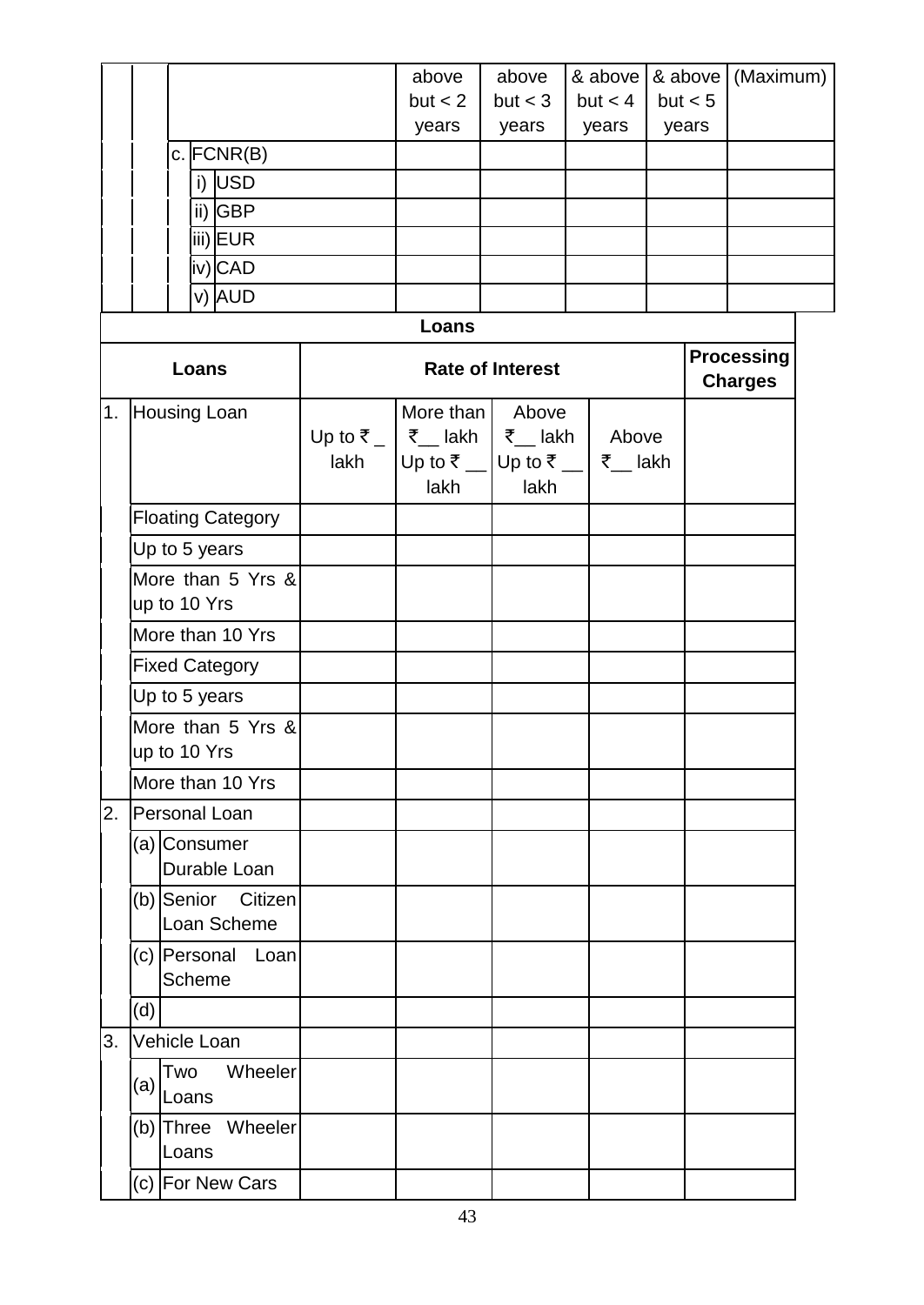|    | (d) For Old Cars             |                              |                                                                           |     |                      |                              |                        |                                              |                |            |                 |      |  |
|----|------------------------------|------------------------------|---------------------------------------------------------------------------|-----|----------------------|------------------------------|------------------------|----------------------------------------------|----------------|------------|-----------------|------|--|
| 4. | <b>Educational Loans</b>     |                              | Up to $\overline{\xi}$ 4.00 lakh                                          |     | ₹4.00 lakh up to ₹20 |                              |                        |                                              |                |            |                 |      |  |
|    |                              |                              |                                                                           |     |                      | lakh                         |                        |                                              |                |            |                 |      |  |
|    |                              |                              | Repayable<br>Repayable in more Repayable in<br>$\mathsf{in}\,$ years than |     |                      |                              |                        | Repayable For studies<br>more $ $ in India = |                |            |                 |      |  |
|    |                              |                              |                                                                           |     |                      |                              | $\Box$ in $\Box$ years |                                              | than           |            | $-$ For Studies |      |  |
|    |                              |                              | years                                                                     |     |                      |                              |                        | years                                        |                | $Abroad =$ |                 |      |  |
|    | Charges                      |                              |                                                                           |     |                      |                              |                        |                                              |                |            |                 |      |  |
|    | <b>Fee Based Services</b>    |                              |                                                                           |     |                      |                              |                        |                                              |                |            |                 |      |  |
|    | 1. Lockers                   |                              |                                                                           |     |                      |                              |                        |                                              |                |            |                 |      |  |
|    | <b>Type</b>                  | Metro / Urban/<br>Semi Urban |                                                                           |     |                      |                              | Rural                  |                                              |                |            |                 |      |  |
|    | of Locker                    | $\mathbf 1$                  | $\overline{2}$                                                            |     |                      | 3                            |                        | $\mathbf{1}$                                 | $\overline{2}$ |            |                 | 3    |  |
|    |                              | yr                           |                                                                           | yrs |                      | yrs                          |                        | yr.                                          |                | yrs        |                 | yrs. |  |
|    |                              |                              |                                                                           |     |                      |                              |                        |                                              |                |            |                 |      |  |
|    |                              |                              |                                                                           |     |                      |                              |                        |                                              |                |            |                 |      |  |
|    |                              |                              |                                                                           |     |                      |                              |                        |                                              |                |            |                 |      |  |
|    |                              |                              |                                                                           |     |                      |                              |                        |                                              |                |            |                 |      |  |
|    |                              |                              |                                                                           |     |                      |                              |                        |                                              |                |            |                 |      |  |
|    |                              |                              |                                                                           |     |                      |                              |                        |                                              |                |            |                 |      |  |
|    |                              |                              |                                                                           |     |                      |                              |                        |                                              |                |            |                 |      |  |
|    |                              |                              |                                                                           |     |                      |                              |                        |                                              |                |            |                 |      |  |
|    |                              |                              |                                                                           |     |                      |                              |                        |                                              |                |            |                 |      |  |
|    |                              |                              |                                                                           |     |                      |                              |                        |                                              |                |            |                 |      |  |
| 2. | <b>Debit Cards</b>           |                              |                                                                           |     |                      |                              |                        |                                              |                |            |                 |      |  |
|    | International Debit Card.    |                              |                                                                           |     |                      |                              |                        |                                              |                |            |                 |      |  |
|    |                              |                              |                                                                           |     |                      |                              |                        |                                              |                |            |                 |      |  |
|    |                              |                              |                                                                           |     |                      |                              |                        |                                              |                |            |                 |      |  |
| 3  | Drafts / TT / MT             |                              |                                                                           |     |                      |                              |                        |                                              |                |            |                 |      |  |
|    | <b>Issue</b>                 |                              |                                                                           |     |                      |                              |                        |                                              |                |            |                 |      |  |
|    | Cancellation                 |                              |                                                                           |     |                      |                              |                        |                                              |                |            |                 |      |  |
| 4  | Outstation cheque collection |                              |                                                                           |     |                      |                              |                        |                                              |                |            |                 |      |  |
|    |                              |                              |                                                                           |     |                      |                              |                        |                                              |                |            |                 |      |  |
|    |                              |                              |                                                                           |     |                      |                              |                        |                                              |                |            |                 |      |  |
| 5  | NEFT Money Transfer          |                              |                                                                           |     |                      | Inward                       | $=$                    |                                              | Outward $=$    |            |                 |      |  |
|    | 6. RTGS Money Transfer       |                              |                                                                           |     |                      | Inward<br>Outward $=$<br>$=$ |                        |                                              |                |            |                 |      |  |